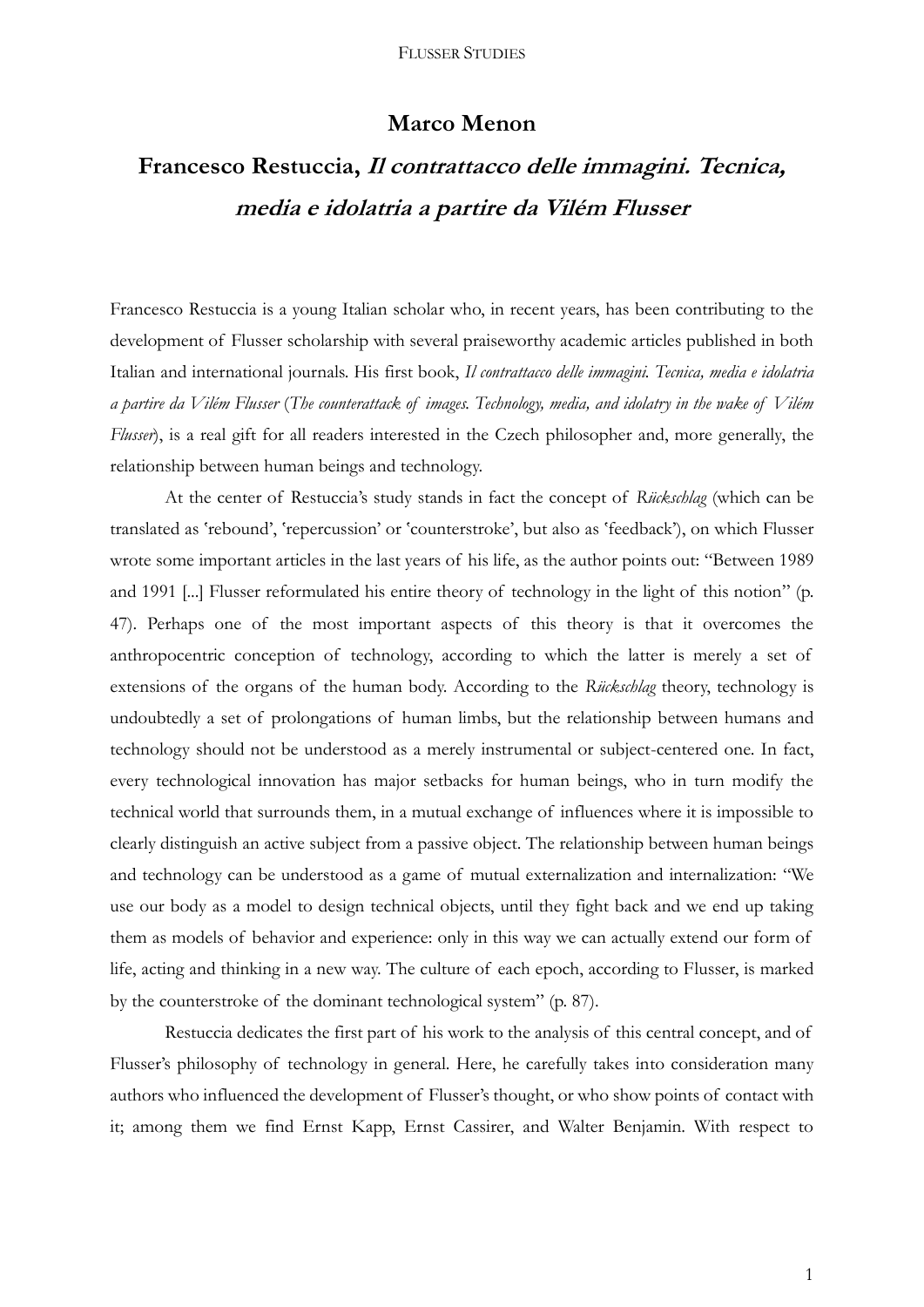technologies of the mind such as writing and images, influences include Marshall McLuhan, Walter Ong, and André Leroi-Gourhan.

The second part of the work focuses on a specific technology: images, be they traditional or technical. As a technology of the mind—that is, as an extension of a visual scheme that is projected onto the world, thus structuring our experience—images influence the behavior and the way of thinking of the human beings thanks to the "counterstroke" effect: "Our behavior and the structures of our thought are thus restructured in depth, internalizing the new code, a process that can only occur with a consolidated practice, even after millennia from its diffusion" (102). In this part, the ideas of authors such as Leroi-Gourhan, McLuhan, and Ong are particularly well reconstructed and deepened, compared and distinguished with extreme care from the theoretical stance held by Flusser.

One of the most important issues that emerge in this second part concerns the character of the externalization implemented by technologies of the mind, such as images. The apparatuses that calculate and compute particles in order to synthesize images, in fact, imagine in our stead, encouraging a certain passivity in our imaginative faculty, thus leading it to atrophy. But, as Restuccia correctly points out, Flusser is not a hopeless pessimist. His counterstroke theory is not deterministic. Thanks to the technologies of the mind, in fact, unprecedented possibilities open up; and our imaginative capacity, if adequately trained, can overcome its limits and project new alternative worlds. Yet this is the point where the problem arises: if this new techno-imagination is not properly trained, the counterstroke of images becomes a form of alienation; or, more precisely, of idolatry.

The third part of the book is then dedicated to the concept of idolatry, which is meticulously reconstructed from a historical point of view. Restuccia analyzes a truly vast literature on the subject, highlighting the decisive historical moments in the conflict between iconoclasm and idolatry, and showing how both attitudes are founded on a conception of images that attributes to them a manipulative power over human beings. But in truth, this is not the case. As Restuccia observes, "it is the gaze that is idolatrous, not things in themselves; hence it is not a question of drawing a boundary to preserve purity or truth, but of creating schools to exercise one's visual thought. It is necessary […] to learn a different way of using images". In order to counteract idolatry, we need "a work on images that allows us to emancipate them from their worship value, thus recovering their potential for use" (218, 221). On this point, it seems to me, Flusser appears as a very ingenious follower of Walter Benjamin, and I believe that Restuccia himself intends to suggest this closeness with his precise choice of terms.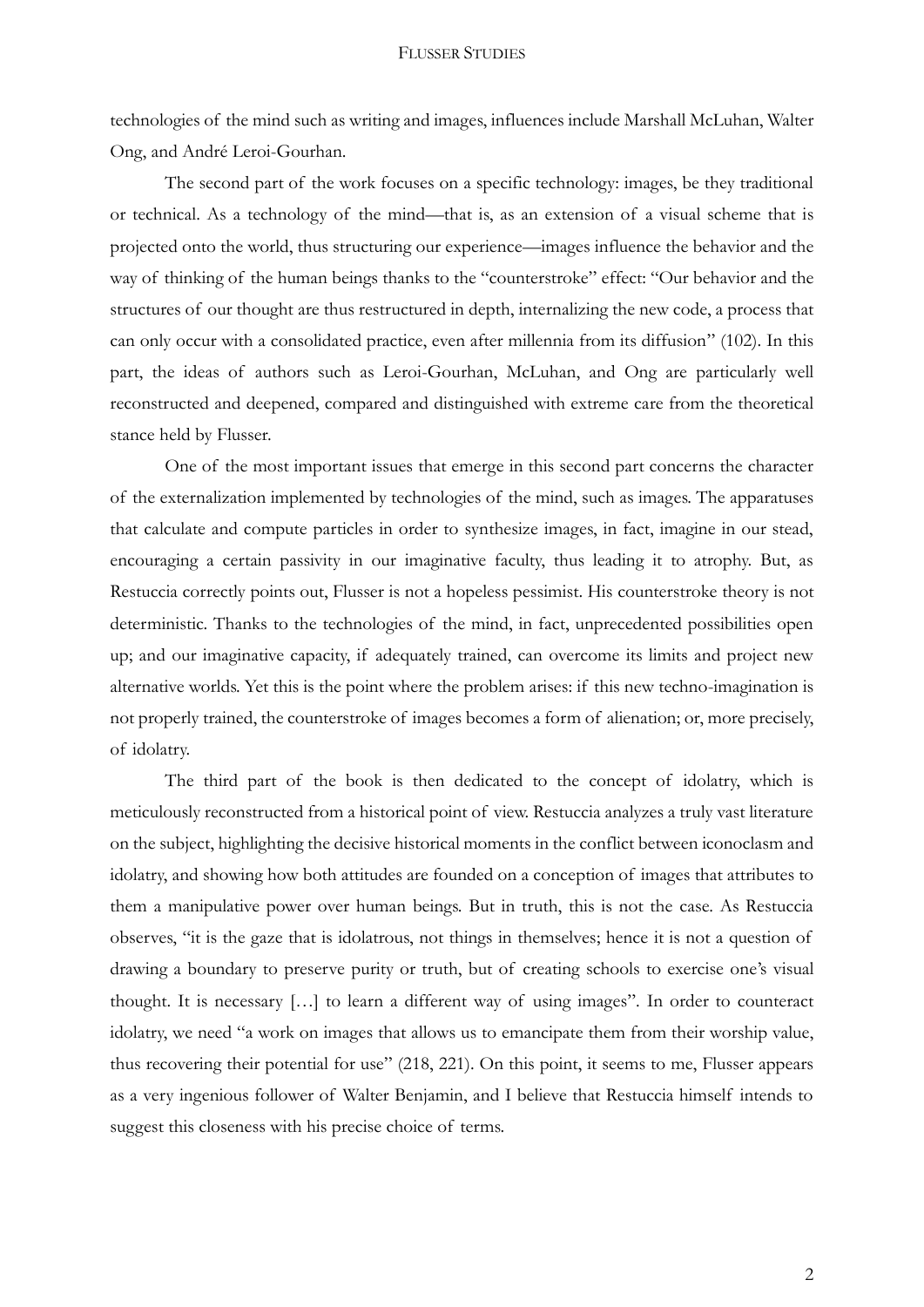## FLUSSER STUDIES

In the third part of the book, there are at least three interesting arguments that open many promising research perspectives for the future. First, the treatment of Flusser's relationship with the Christian tradition and the theory of secularization is particularly fascinating, in part because it is less often explored. (While dealing with this topic, Restuccia discusses also the philosophical views of perhaps Flusser's only real teacher, the Brazilian thinker Vicente Ferreira da Silva, another aspect that deserves great consideration.) Second, Restuccia illuminates with great insight the theological presuppositions of Flusser's media theory, showing how elements belonging to the Jewish tradition are highly active in his thought. He also uncovers elements belonging to the Christian tradition, as shown by the discussion of the peculiarly "Christian" structure of *Ins Universum der technischen Bilder*, or of Flusser's reading of René Girard's *The Scapegoat*. Finally, the pages where Restuccia deals with the work and thought of artists close to Flusser (above all Harun Farocki) are very intriguing; by showing the potential application of Flusser's ideas, it both succeeds in explaining the Czech philosopher's thought, and also indicates alternative ways to practice philosophy—with media other than writing.

All in all, the book under review is an impressive piece of research, written in a very elegant and captivating style—an aspect that is unfortunately increasingly rare in academic literature nowadays. The author manages to combine polished prose with scholarly research that spans, without ever losing focus, the philosophy of communication, existentialism, and the theory of media, all backed by a wide range of bibliographical references to numerous first-rate authors and studies in the areas just mentioned. Restuccia has an admirable knowledge of Flusser's work and draws heavily not only from the books that Flusser published during his lifetime, but also from the (too) many (published and unpublished) papers he wrote over a thirty-year career. It is also important to underscore that *Il contrattacco delle immagini* offers not only a very detailed and careful reconstruction of Flusser's thought; it is also a great piece of philosophical thinking in its own right. The thesis that, in the wake of Flusser, Restuccia advances with considerable depth, is the following: if we know the dynamics of the setback of a specific technology on our being-in-theworld, then we can—to a certain extent—foresee it, anticipate it, and therefore actively participate in it. With such knowledge, in other words, we could gain the ability to shape ourselves freely. Still, Restuccia notes that "Flusser is well aware that the very concept of counterstroke, which he considers as 'the engine of human history,' is the result of the counterstroke of a historically determined technology, the apparatus. Flusser would not have had the conceptual tools necessary to name the return effects of technology, without first having internalized the notion of feedback" (p. 87). One wonders, then, whether technology (in our case, the apparatus), is always one step ahead of us; if so, it would be impossible to transcend the "program of the apparatus".